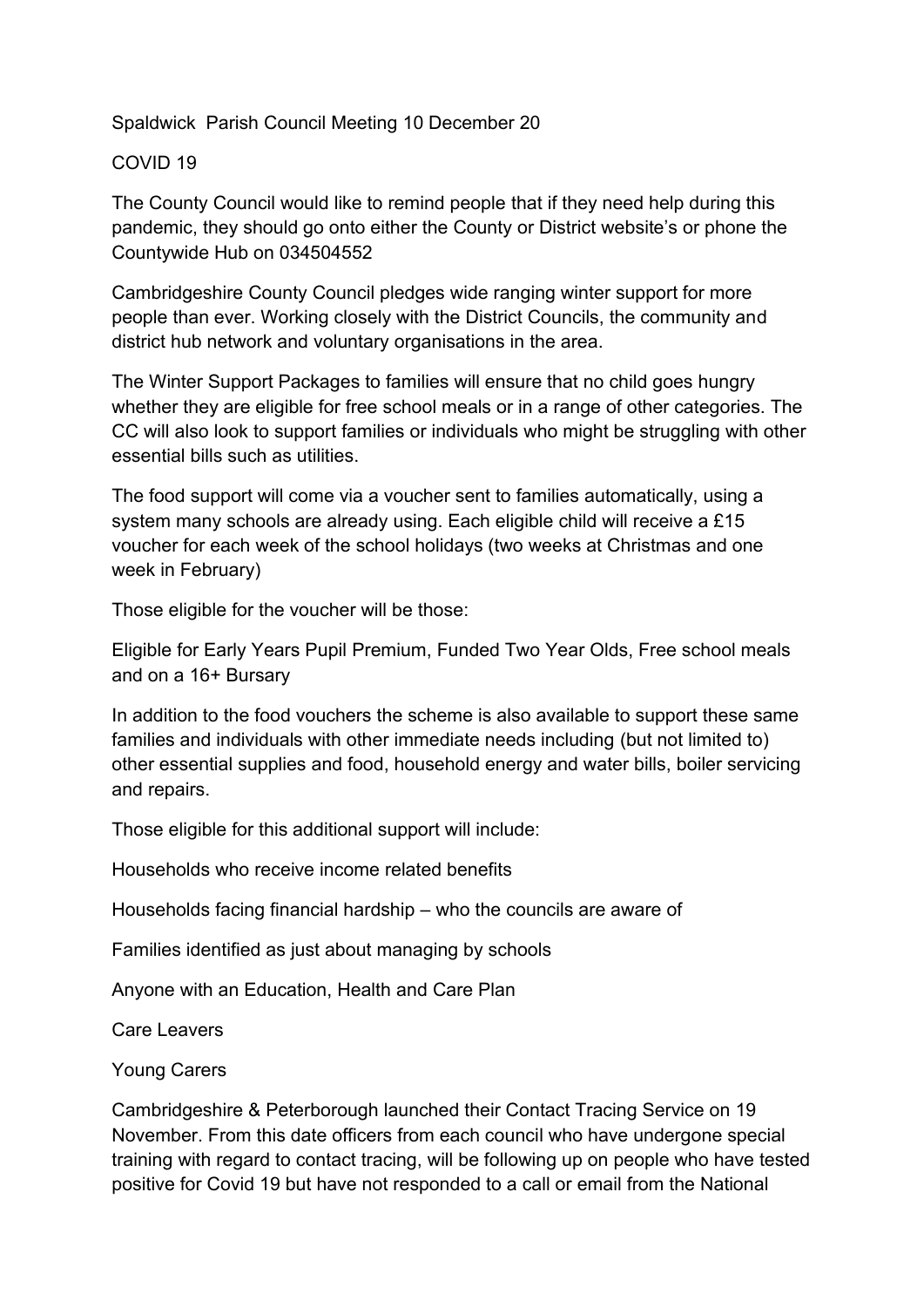Service and will ask them for details of close contacts. If they do not respond after 48 hrs, a council officer will call round to the address to speak to them personally and provide advice and get details of their contacts to enable the National system to be updated

When we make contact we will also see if they need any support or help through our coordination hubs, this could be financial support, support to shop for food, get medication or undertake essential household chores.

From the 2 December,Cambridgeshire will be in Tier 2 restrictions for details go to the Government website : [https://www.gov.uk/guidance/local-restriction-tiers-what](https://www.gov.uk/guidance/local-restriction-tiers-what-you-need-to-know)[you-need-to-know](https://www.gov.uk/guidance/local-restriction-tiers-what-you-need-to-know)

Health – Over the past year and moving forward, the CC has signed a joint section 75 agreement with Peterborough City Council for health visiting and school nursing services, with funding from this Council of just under £9 million per year. Our Best Start in Life Strategy developed across Council directorates and partner organisations will make sure that health visiting services, work seamlessly with Children's Centres and Early Education Services and support good outcomes for our children and families.

In Adult Social Care an additional £800,000 has been invested into our three year enhanced Falls Prevention Pilot. Integrated with the Adults positive challenge programme. This will reduce Hospital admissions for falls amongst our vulnerable older people, which in turn often triggers residential social care placements. This should help to improve outcomes for our older residents and make savings for both the NHS and Adult Social Care.

The Combined Authority (Mayor) who is responsible for Public Transport (buses) in Cambridgeshire is looking at a Demand Responsive Transport (DRT) scheme for West Huntingdonshire. West Huntingdonshire has been picked as a trial location for the scheme which it is hoped to commence in January 2021 and will last for 6 months. Residents would order the bus via an App or by telephoning the call centre.

When I get more information I will update the PC accordingly.

Motorists are being reminded that misusing blue badges can result in them facing heavy fines, following a recent prosecution. A 30 year old man from Cambridge was ordered to pay fines and costs of almost £500 after pleading guilty to displaying a stolen blue badge in his vehicle in Chesterton.

Councillor Steve Count, Leader of Cambridgeshire County Council said " Blue Badges are vitally important as they help people with disabilities or health conditions with their parking needs. This case shows that we take Blue Badge misuse seriously and will not tolerate such offence in Cambridgeshire,